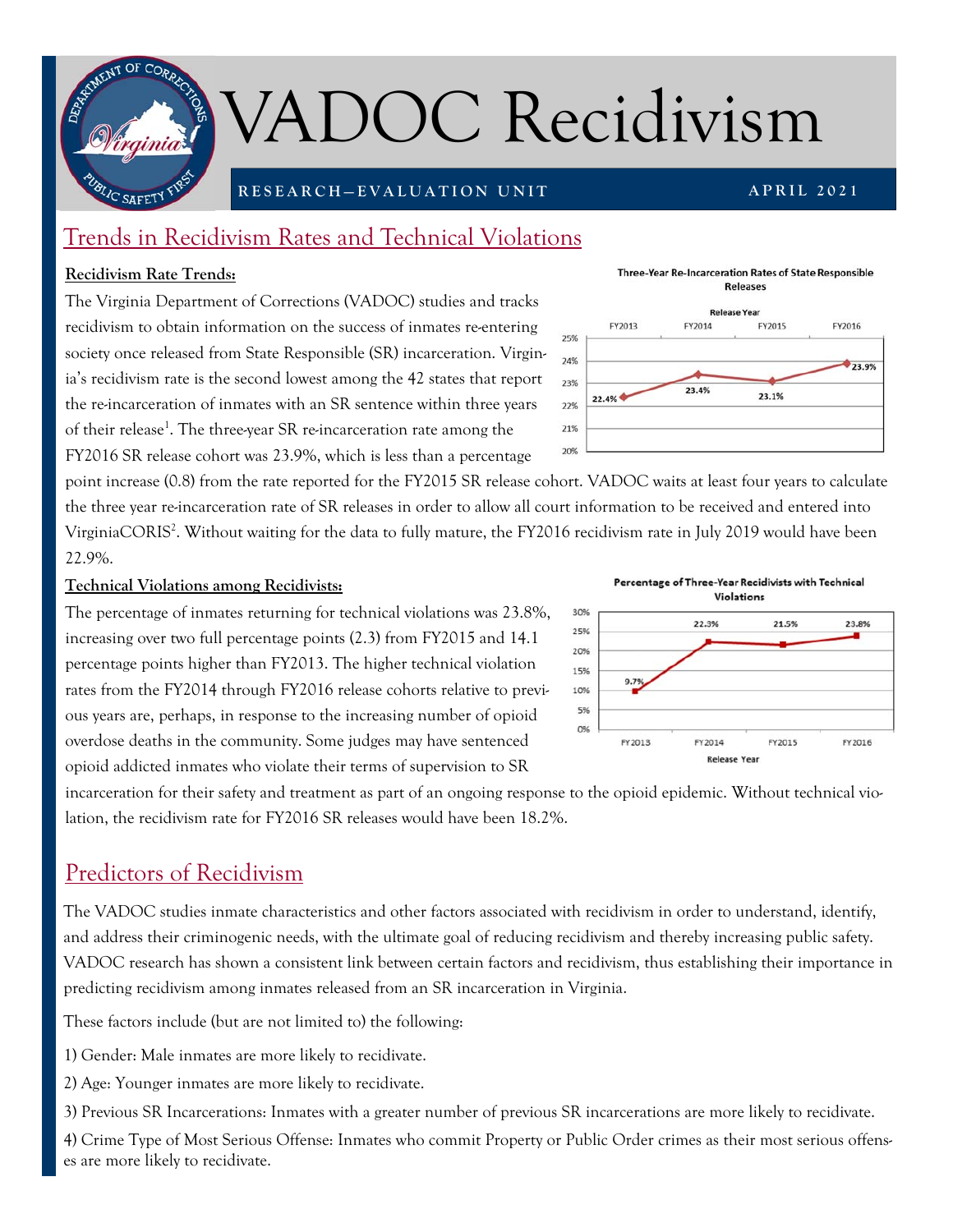# Predictors of Recidivism—Current Analyses

In addition to the common predictors of recidivism previously discussed, VADOC has also found other predictors that will be highlighted in this report. In particular, there is an increased awareness of the role of drug use in recidivism. The relation of the following factors with recidivism, alongside other known predictors of recidivism, will be explored in this report:

1) Location of SR Incarceration: Inmates who serve their entire SR term of incarceration in a Local/Regional Jail are more likely to recidivate than those who serve some or all of their incarceration in a VADOC Facility.

2) Evidence of a Mental Health Impairment: Inmates with a mental health impairment are more likely to recidivate than those with no evidence of a mental health impairment.

3) Positive Opioid or Cocaine Drug Tests<sup>3</sup>: Inmates with either a history of positive opioid or cocaine drug tests prior to release are more likely to recidivate than inmates without positive opioid or cocaine drug tests.

4) History of Positive Drug Tests for Multiple Drugs (Both Opioids and Cocaine)<sup>4</sup>: Inmates with a history of positive drug tests for opioids and cocaine are more likely to recidivate than inmates with a history of positive drug tests for either opioids or cocaine or inmates without any history of positive drug tests for opioids or cocaine.

Jail Only Inmates as a Percentage of All SR Releases



## SR Population Incarcerated Only in Local/Regional Jails

Due to capacity limitations in VADOC facilities, some SR inmates served their entire term of incarceration in a local or regional jail (Jail Only). The number of Jail Only SR releases has steadily increased since FY2012 SR release cohort, reaching a ten year high of 6,159 in FY2016. The percentage of SR releases that are Jail Only also reached the highest percentage ever in FY2016, with 49% of the SR releases having spent their entire term of incarceration in a jail. Jail Only releases have consistently had higher recidivism rates than DOC facility releases. The increased rate of Jail Only releases in FY2016 may help explained the overall increased recidivism rate for the FY2016 SR release cohort.

2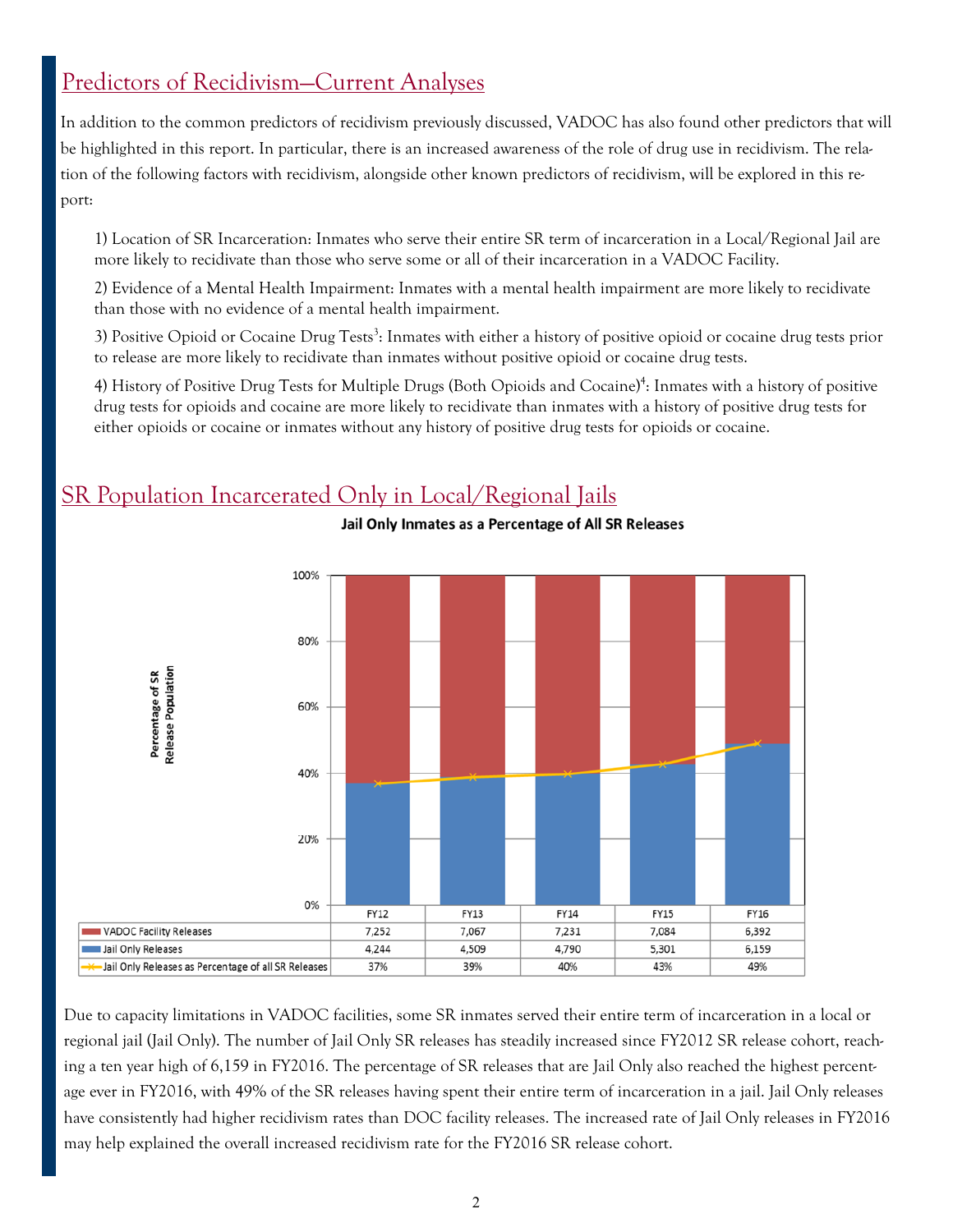# SR Incarceration Location and Recidivism



Three-year re-incarceration rates of inmates who spent all of their SR incarceration in a jail are consistently higher than those of inmates who spent at least part of their SR incarceration in a VA-DOC facility. Consistent evidence-based programs (EBPs), educational programs, substance abuse, and mental health treatment in VADOC facilities help returning citizens reentering society successfully and may contribute to those lower rates. FY2016 Jail Only releases saw a rate increase from FY2015, while VADOC facility inmates remained stable at 21%.

#### Mental Health and Recidivism

Inmates with a mental health impairment are designated with a mental health code in VirginiaCORIS<sup>2</sup> indicating either minimal, mild, moderate, or severe mental health impairment, or a diagnosis of a serious mental illness. The recidivism rate of inmates with a mental health impairment is higher than that of inmates with no evidence of a mental health impairment across FY2013 to FY2016 SR release cohorts. Recognizing the increased risk of recidivism among those with a mental health impairment, in 2016, the Virginia General Assembly approved



funding for 20 full-time mental health positions to help support VADOC's 43 Probation and Parole Districts. The primary objective for the new staff was to facilitate continuity of care and increase the likelihood of successful reentry for probationers with a mental impairment. Probation officers are now able to make direct referrals for assessments of mental health needs. The additional mental health staff are also able to collaborate with VADOC prisons, local and regional jails to assist in re-entry planning. In recent years, the continuity of care between VADOC facilities and the community has driven the convergence of recidivism rates of releases with and without a mental health impairment.

## SR Incarceration Location and Mental Health



Three-Year Re-Incarceration of Jail Only Inmates

Three-Year Re-Incarceration of VADOC Facility Inmates by Mental Health Impairment



Mental Health Impairment No Known Mental Health Impairment

Mental Health Impairment No Known Mental Health Impairment

When considering both SR incarceration location and mental health impairment, Jail Only inmates with a mental health impairment had a 10.3 percentage point higher recidivism rate than VADOC Facility inmates with a mental health impairment in FY2016 (33.8% and 23.5%, respectively). This exceeds the 6.6 percentage point difference in recidivism between Jail Only and VADOC Facility inmates without a mental health impairment (26.4% and 19.8%, respectively).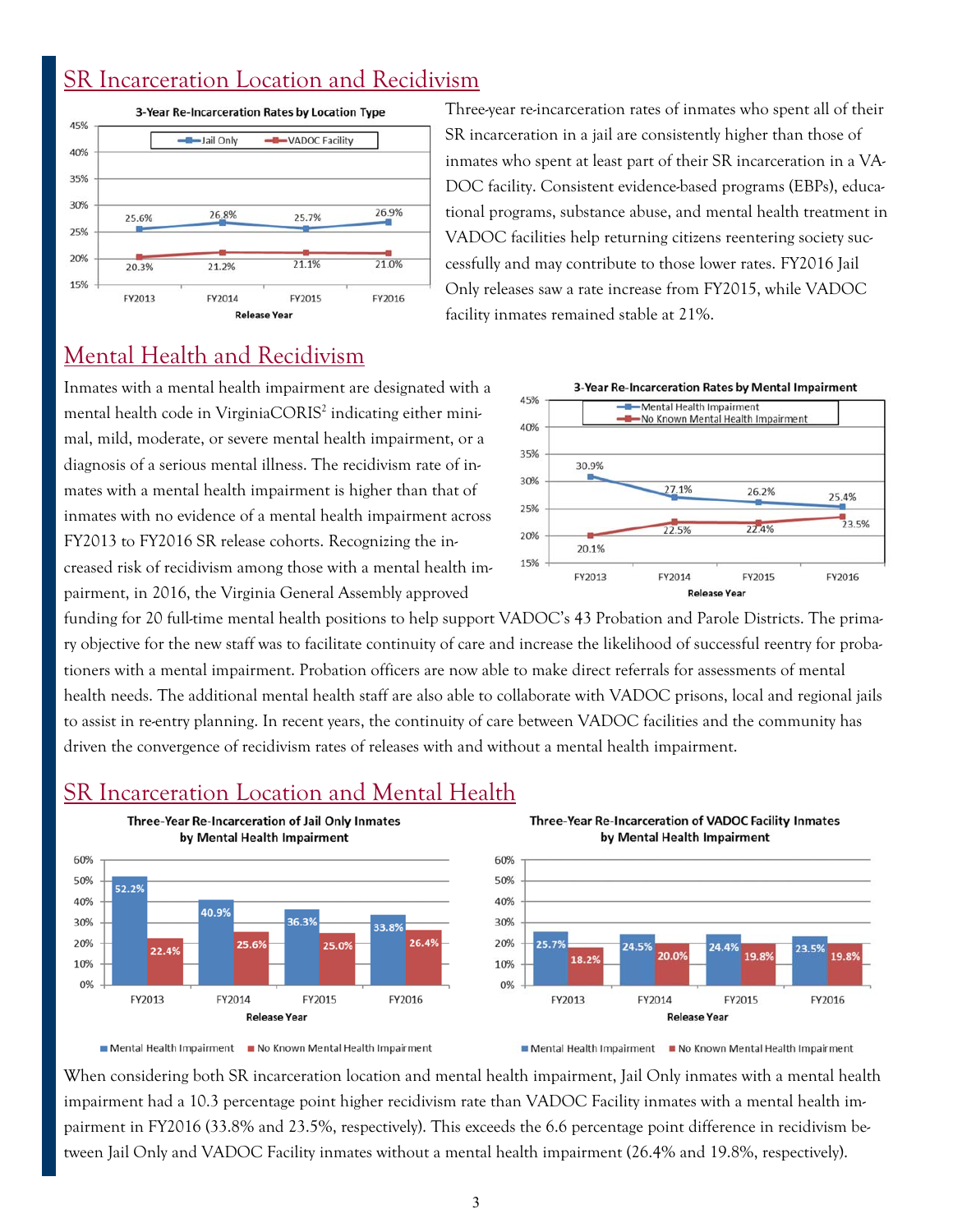## History of Positive Opioid Tests before Release<sup>3</sup> and Recidivism



History of positive opioid drug tests before release was examined across the FY2013 to FY2016 SR release cohorts. Overall, the recidivism rates of inmates with a history of positive opioid drug tests before release is notably higher than the rates for those without. This difference was found to be statistically significant in each fiscal year<sup>5</sup>. The rate difference between these two groups has declined since FY2014, down to a difference of 11.6 percentage points in FY2016. The rate difference between inmates with or without positive opioid drug tests before release is amplified by considering SR incarceration location as well as mental health impairment.

## History of Positive Opioid Tests before Release<sup>3</sup> and SR Incarceration Location



Three-Year Re-Incarceration of VADOC Facility Inmates by Opioid Test Results



■ With Positive Opioid Test Results ■ No Positive Opioid Test Results

■ With Positive Opioid Test Results ■ No Positive Opioid Test Results

Regardless of location of incarceration, inmates who tested positive for opioids prior to release had higher recidivism rates. However, for those Jail Only releases, the recidivism rates were even higher. For example, among FY2016 SR releases who spent their entire SR term of incarceration in jail, 37.6% of those who tested positive for opioids prior to release recidivated, compared to 29.4% of those who spent at least some time in a VADOC facility.

# History of Positive Opioid Tests before Release<sup>3</sup> and Mental Health

For FY2013 SR releases, the effects of positive opioid drug tests prior to release on recidivism were compounded if the inmates had a mental health impairment. Those who tested positive for opioids before release and had a mental health impairment were more likely to recidivate than those with either a history of positive opioid tests or mental health impairment alone or those with neither condition. However, between FY2014 and FY2016, inmates who tested positive for opioids before release and with no mental health impairment were more likely to recidivate than those with a history of positive opioid tests and a

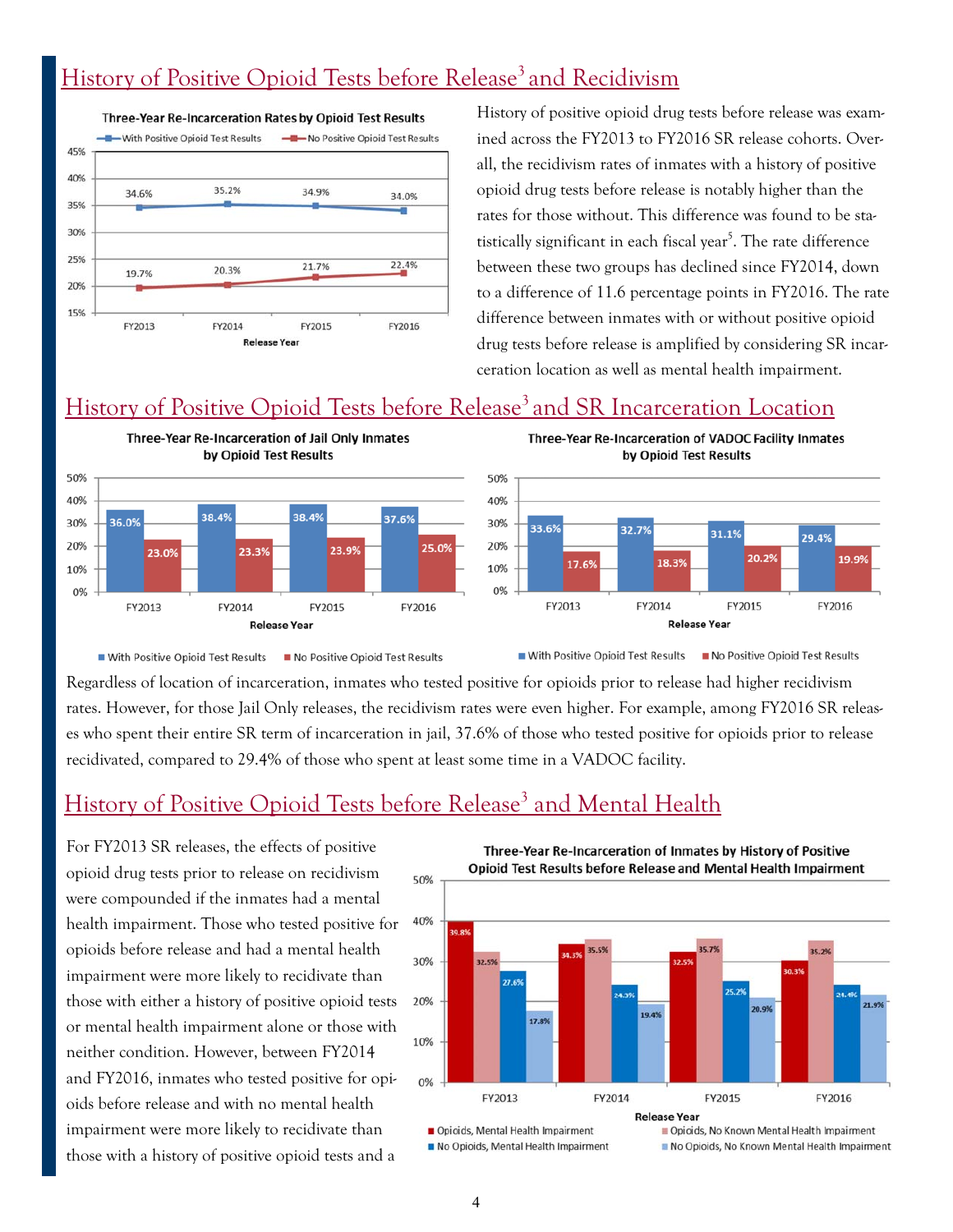# History of Positive Opioid Tests before Release<sup>3</sup> and Mental Health (Continued...)

mental impairment. The recidivism rate difference between opioid users with and without a mental health impairment has increased from 1.2 percentage points in FY2014 to nearly five percentage points (4.9) in FY2016. This shift might be attributed to a continuity of care of mental health services for inmates transitioning from incarceration into the community. This shift could also be a result of inmates with comorbid mental health impairment and substance abuse disorders being more likely to receive treatment.

#### FY2016 Recidivism, Mental Health, Location of Incarceration, and Opioid Tests<sup>3</sup>

Inmates with a mental health impairment, a history of positive opioid tests before release, and an SR incarceration in Jail Only had a recidivism rate of 39.3%. For those with the same characteristics who spent at least part of their incarceration in a VADOC facility, the recidivism rate was 28.1%. This eleven percentage point difference is nearly double the overall 5.9 percentage point difference in the recidivism rate between Jail Only and VADOC Facility SR releases. The recidivism rate for FY2016 SR releases from DOC facilities without a mental health impairment and no history of opioid use prior to release was 18.8%.

#### Impact of Timing of Positive Opioid Tests<sup>4</sup> on Recidivism

Deeper analysis was done to look at the timing of positive opioid drug tests to see if there were differences in recidivism rates for opioid use: only before release, only after release, and both before and after release. SR inmates released in FY2015 and FY2016 with positive opioid drug tests both before and after release had the highest recidivism rate among all inmates, at 40.3%. FY2016 SR releases saw a slightly higher reincarceration rate for inmates never testing positive for opioids compared to FY2015 releases. However, the FY2015 SR release cohort saw higher re-incarceration rates for inmates



testing positive for opioids either prior to or after release compared to the FY2016 SR release cohort. These results highlight the importance of treatment to prevent recidivism.

#### Impact of Timing of Positive Cocaine Tests<sup>4</sup> on Recidivism

Differences in recidivism were also examined among inmates with positive cocaine drug tests: only before release, only after release, and both before and after release. Inmates with a history of positive cocaine drug tests both before and after their release had the highest recidivism rate among all inmates. Inmates who had a history of positive cocaine tests only after release had a higher recidivism rate than inmates with a history of positive cocaine tests only prior to release. This is consistent with the pattern seen with positive opioid drug tests. The FY2016 SR re-



lease cohort saw an increase in re-incarceration rates for inmates who tested positive for cocaine after release as well as those inmates who tested positive for cocaine prior to and after release compared to the FY2015 SR release cohort.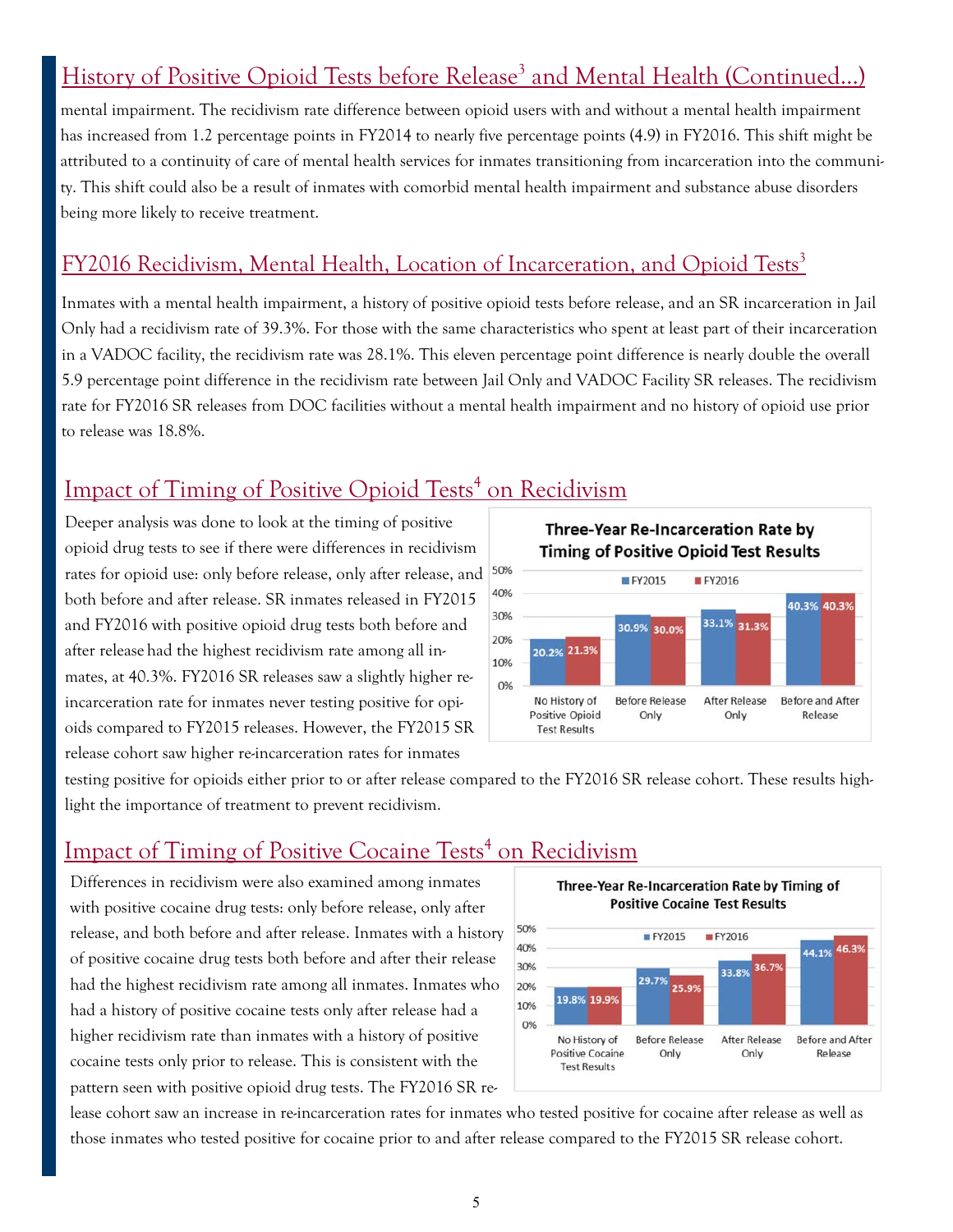# Combined Impact of Positive Opioid and Cocaine Tests<sup>4</sup> on Recidivism

The effect of combined opioid and cocaine positive drug test results on recidivism was also explored for the FY2015 and FY2016 SR release cohorts. Similar patterns are seen in both fiscal years. Inmates with a history of positive drug tests for both opioids and cocaine before or within three years of release had the highest recidivism rate. Inmates with a history of testing positive for cocaine but not opioids had the second highest recidivism rate followed by inmates with a history of testing positive for opioids and not cocaine. Additionally, those inmates with no history of testing positive for opioids or cocaine



had a lower recidivism rate than the respective release cohort overall. The recidivism rate difference between inmates with a history of only testing positive for opioids and only testing positive for cocaine increased from 1.2 percentage points in FY2015 to 5.5 percentage points in FY2016. These results further underline the essential role of substance abuse treatment in reducing recidivism.

#### Combined Impact of Drug Use<sup>4</sup>, Mental Health, and Incarceration Location

When factors of mental health, drug use, and incarceration location are looked at together, the results show how these factors compound upon one another. As previously discussed, Jail Only inmates with a mental health impairment have a much higher re-incarceration rate than those who spend at least part of their term of incarceration in a VADOC facility. When an additional factor of drug use is taken into consideration, we see those same inmates without a history of testing positive for opioids or cocaine have a much lower re-incarceration rate (31.1%) than do those with positive tests for both opioids and cocaine (43.5%). As previously seen, inmates with a history of positive drug tests, regardless of mental



Combined Impact of Drug Use, Mental Health, and Incarceration Location on **Recidivism (FY2016 Releases)** 

health impairment or incarceration history, have a higher re-incarceration rate when testing positive for both opioids and cocaine compared to opioids or cocaine only. The recidivism rate for inmates who have a history of testing positive for cocaine and not opioids varied very little with an average recidivism rate of 33%. Regardless of mental health impairment status or drug test history, VADOC Facility inmates consistently have lower re-incarceration rates than their Jail Only counterparts. The difference in the outcomes of VADOC Facility inmates and Jail Only inmates is quite evident.